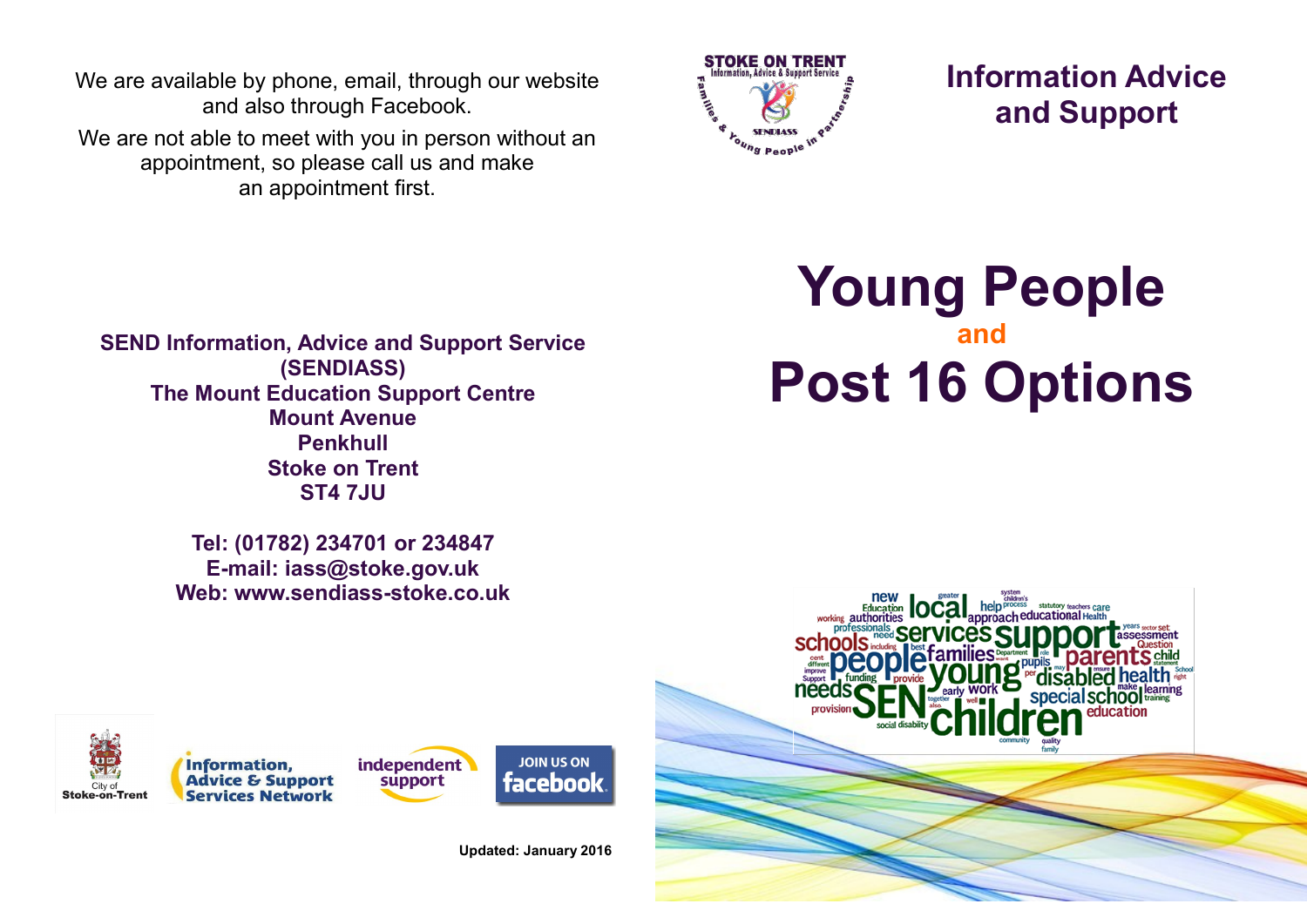**This leaflet shows you the different paths you could take to further education and the possibility of gaining a job in the future.**

It's important to be aware of the full range of options before making a decision.

Schools must provide face-to-face careers guidance for all young people with a learning difficulty and/or disability, regardless of whether they have a Statement of special educational needs, Education Health and Care (EHC) Plan or not.

Local Authorities (the Council) provide careers advice up until the age of 25 if you have a Section 139a Learning Difficulty Assessment (LDA).

Alternatively you can use the National Careers Service:

#### **Nationa** Careers **Service**

- If you're aged 13-19 you can call for advice or email through their website.
- Adults aged 20 and over can also get face-to-[face](http://www.google.co.uk/url?sa=i&rct=j&q=&esrc=s&frm=1&source=images&cd=&cad=rja&uact=8&ved=0ahUKEwiIwt_e2q7MAhUELMAKHWfXDfsQjRwIBw&url=http%3A%2F%2Fwww.ccb.ac.uk%2Fpublic%2Fcollege-life%2Fnational-careers&bvm=bv.120551593,d.ZGg&psig=AFQjCNE7Y0bvZJxyur6D)  guidance.

If you have a disability, learning difficulty or health condition, you should be able to get at least three sessions of face-toface advice.

## **Apprenticeships**



Apprenticeships allow those aged 16 and over to receive practical training by working in a real job at the same time as studying. Taking this route will enable you to build a wide range of skills that employers really want and help you progress in your chosen career.

As an apprentice you will:

- work alongside experienced staff
- gain the skills necessary for work
- study for a particular qualification
- earn a wage

Usually apprenticeships involve working four days a week and spending one day a week studying.

Apprenticeships take between one and five years to complete and cover over 1,500 job roles in a wide range of industries, from engineering to accountancy, public relations to veterinary nursing.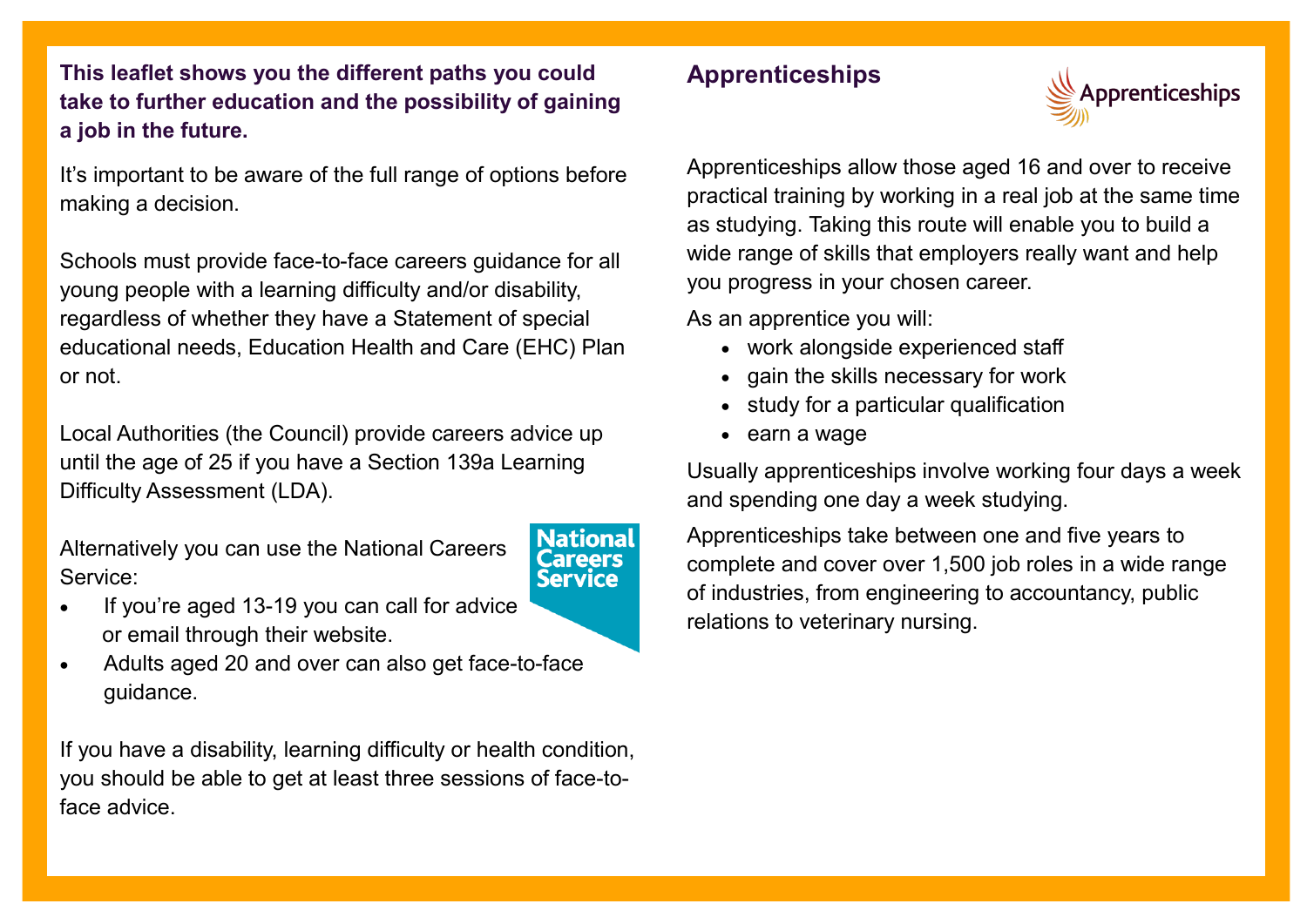## **Traineeships**



Traineeships are available for all young people aged 16-24, including young people with Learning Difficulty Assessments or Education, Health and Care plans.

Young people aged 19 to 24, with an Education, Health and Care plan or Learning Difficulty Assessment are eligible to access traineeships, provided they start before their 25th birthday.

### *What do Traineeships provide?*

Traineeships are an education and training programme with work experience to help young people to develop the skills and experience they need.

Traineeships can last between six weeks and six months and the aim is to move on to an Apprenticeship or a job opportunity. Where young people successfully finish sooner than anticipated, this is counted as completing the Traineeship.



At Newcastle under Lyme College we have a team of Specialist Teachers that provide one-to-one support and

assessments for learners with specific learning difficulties.

We also have a named person in each of the subject areas that arranges and provides support for learners who are identified as having a difficulty.

We can provide tailored support to meet your needs, including one-to-one support and, in some cases, in-class support.

At S-o-T College our Learning Support **Stoke on Trent** Team is on hand to provide advice and College information to learners with learning difficulties, additional learning support needs or disabled learners.

Learners may have additional support needs for many reasons.

For many learners with additional support needs, extra support is given by the tutor/lecturer of your class.

We like to provide an environment that is welcoming and inclusive to all.